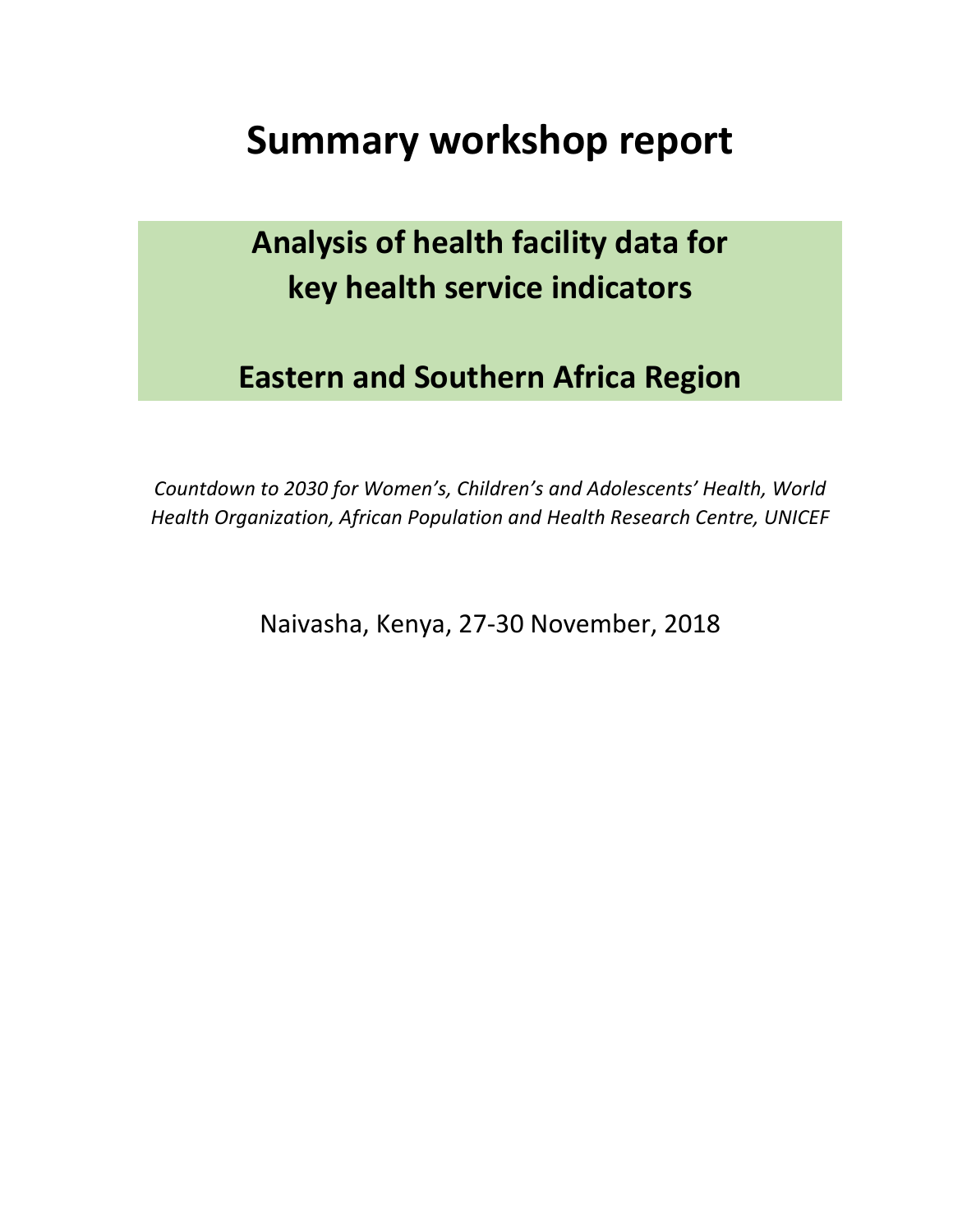#### **Background**

Health facility data are an important source of health statistics in countries. The facility data are used at national and local levels to obtain statistics for a range of indicators that feature prominently in national health plans and program and project monitoring. Many indicators can be used to track progress towards universal health coverage, especially when combined with household survey data. Scorecards and dashboards are increasingly popular methods of dissemination of progress and performance measures, intended to galvanize action based on data.

These health facility data-based indicators include causes of death and morbidity patterns among the people using health services, health service utilization and efficiency indicators such as OPD utilization and hospital admission and bed occupancy rates, as well as a range of program-specific indicators. Examples of the latter include indicators of the coverage of services such as immunization, RMNCH, HIV, TB and malaria, and increasingly quality of care indicators.

Data quality and computation of credible statistics from health facility data is not straightforward. Currently, country skills to deal with health facility data, carry out data quality assessment and adjustments and produce credible statistics is still limited, in spite of major advances in the routine facility information systems. National analysts in the ministry of health, public health institutions and national statistical offices need to have an optimal set of tools and skills to analyze and synthesize health facility data and produce the best possible statistics with well documented audit trails. WHO has developed general guidance for the analysis of health facility data, $<sup>1</sup>$  as well as a set of program-specific</sup> guidance materials.

The Countdown to 2030 regional initiative for Eastern and Southern Africa (ESA), led by the African Population Health Research Center (APHRC), conducted a first health facility data analysis workshop in Naivasha, Kenya, November 26-30, 2018. A total of 50 participants (Appendix 1) comprising of senior analysts from Ministry of Health, public health institutions and Universities from 18 ESA countries attended the workshop. About half of the participants were active DHIS managers or users. The Countdown team of facilitators was led by APHRC with John Hopkins University, University of Manitoba, WHO and UNICEF.

The objectives of the workshop were:

- To enhance and strengthen country capacity for analysis of health facility data;
- To generate evidence of sub national progress towards the service coverage component of Universal Health Coverage (UHC) using health facility data;
- To share and improve WHO general guidance on health facility data analysis.

The detailed workshop agenda is presented in Appendix 3.

#### **Participants expectations**

Before the start of the workshop, participants were asked to name the biggest challenges they face with facility data analysis; quality of the data reported (29%), issues to do with the denominator or target population (26%) and completeness of reporting (20%) emerged as the top three challenges.

 $1$  WHO. Analysis and use of health facility data: guidance for national and district planners and managers. Working document. February 2018.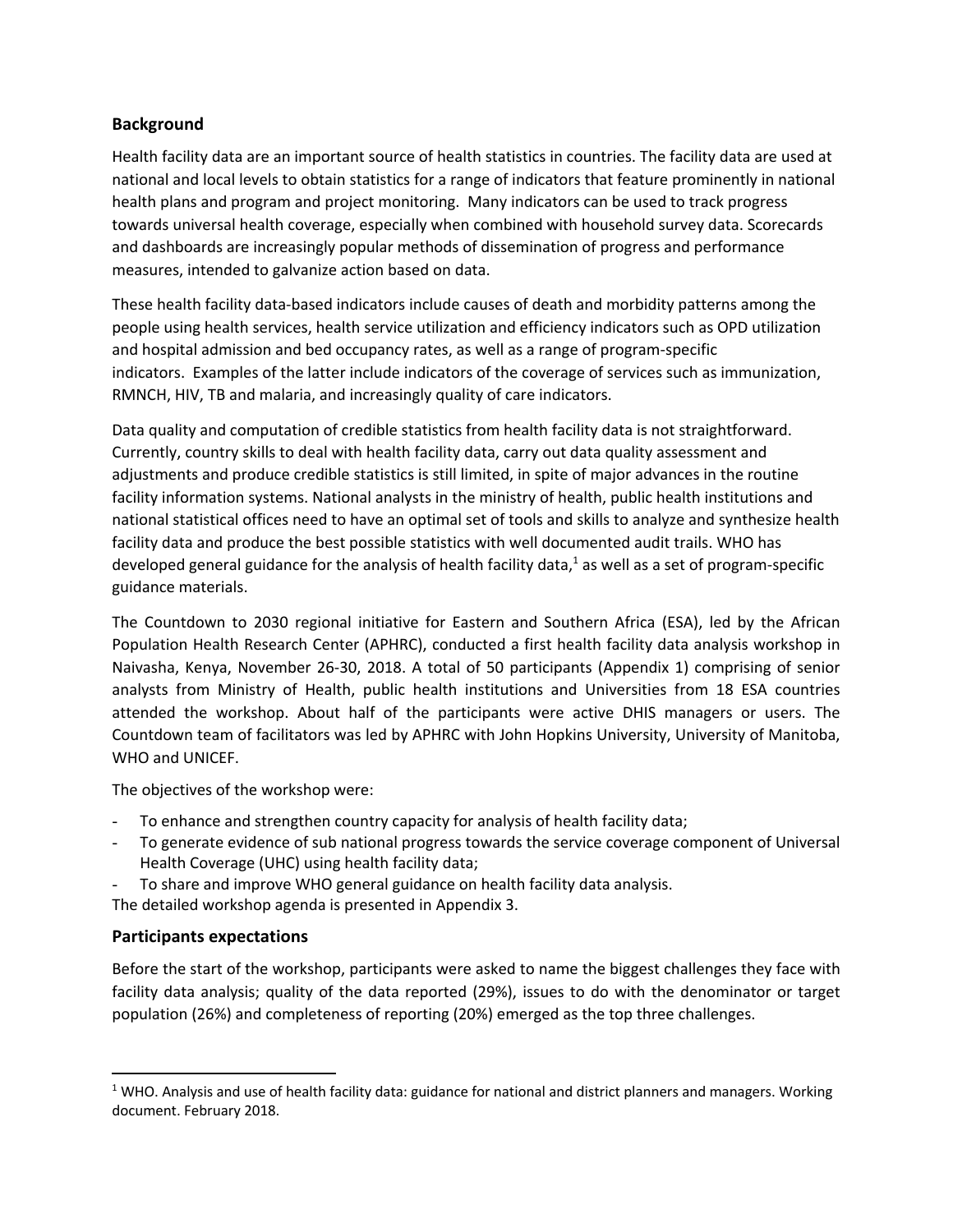

*Biggest challenges in facility data analysis*

#### **Key highlights**

The workshop focused mainly on the adaptation of the World Health Organization Data Quality & analysis modules for health facility data analysis, which culminated to the production of Health facility data quality dashboard based on each participating country. The participants used routine data collected through the DHIS2 system and produced data quality dashboard, prepared annotated graphs and presented posters generated from the data quality tool. The country posters were assessed by all participants and facilitators and rated to identify the best three. Kenya poster was ranked number one, Mozambique was ranked second and Rwanda third. Members of the winning posters were awarded certificates to recognize the quality of their products together with a symbolic award/gift.



*Participants and facilitators of the first ESA health facility analysis workshop – Naivasha, Kenya November 27-30th, 2018*

The facilitators' team is summarizing findings from the country analyses in a short journal article to be published in the coming months. The team will also work on improving the data quality dashboard based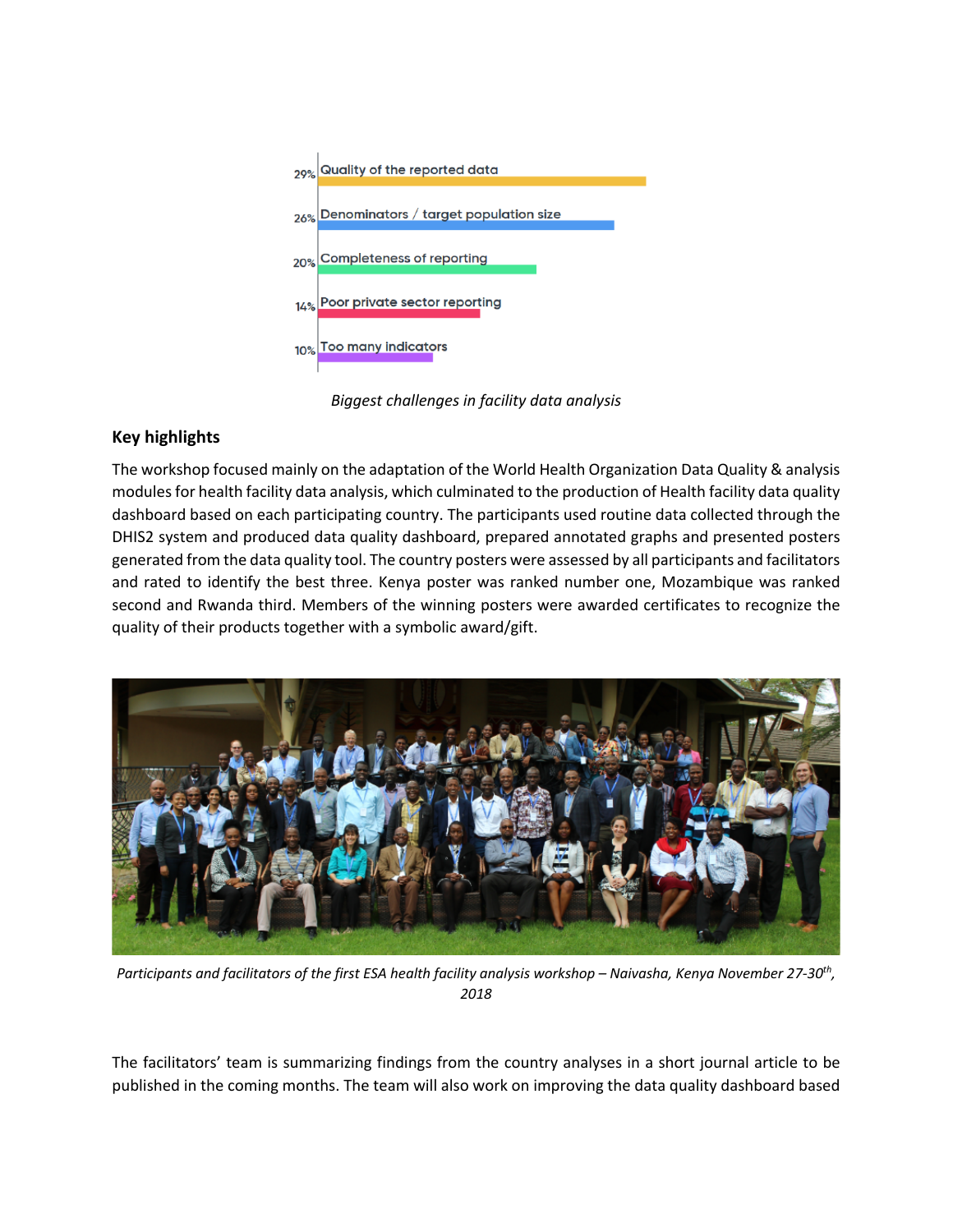on feedback received during the workshop as a similar workshop will be organized for West and Central Africa countries in 2019.

#### **Workshop evaluation by participants**

Participants were asked to evaluate each session as well as the workshop overall. The policy relevance of the workshop was overwhelmingly rated either high or very highly by the participants. The majority of participants (90%) found the technical level of the workshop 'just right' and 10% rated as too hard. In addition, the overall level of facilitation in this workshop was rated 'good' by 73% of the participants and 'very good' by 18% and the remaining 9% rated it 'average'.

Logistics were widely considered strong, in particular the venue of the workshop was much appreciated. Few suggestions were noted, essentially on the need to provide more time for exercises and work groups in future.

Suggestion for improving the analysis workshop:

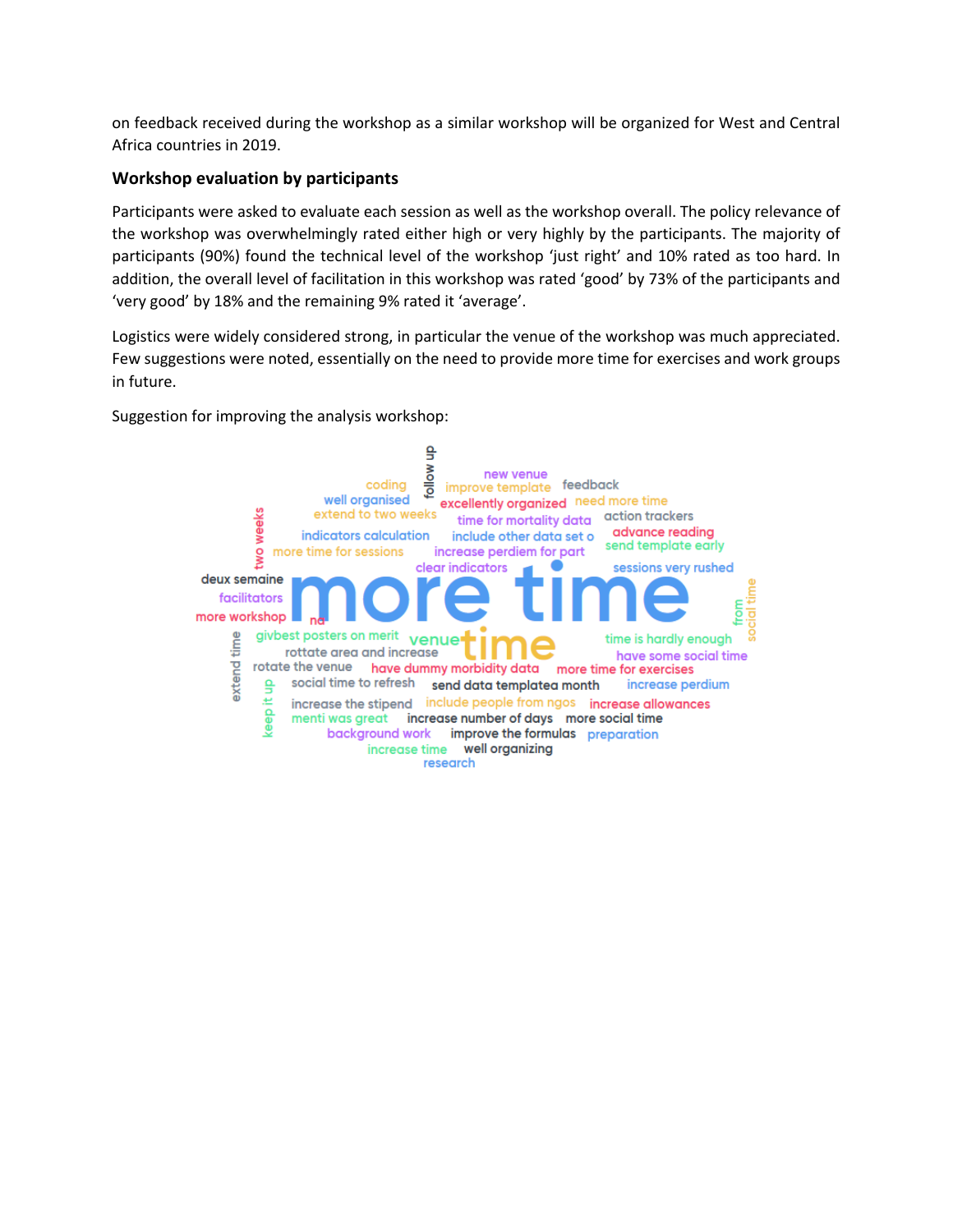## *Appendices*

## Appendix 1 List of participants

| Country         | Name participant             | Institution                                                           |
|-----------------|------------------------------|-----------------------------------------------------------------------|
| Burundi         | Dr Jean Marie Ntibazomumpa   | Ministry of Health                                                    |
| Burundi         | Dr Joël Nibogora             | Ministry of Health                                                    |
| Burundi         | Dr Prosper Niyongabo         | National Institute of Public Health for Research and Training         |
| Ethiopia        | Dr. Wubegzier Mekonnen Ayele | School of Public Health, Addis Ababa University                       |
| Kenya           | Dr Anne Khasakhala           | Population Studies and Research Institute, University of Nairobi      |
| Kenya           | Dr Anthony Ngugi             | Aga Khan University                                                   |
| Kenya           | Dr Helen Kiarie              | Ministry of Health                                                    |
| Kenya           | Valeria Makory               | Ministry of Health                                                    |
| Malawi          | Simeon Yosefe                | Ministry of Health                                                    |
| Malawi          | Golden Chanansi              | Ministry of Health                                                    |
| Malawi          | Kondwani Chavula             | Save the children                                                     |
| Malawi          | Monica Patricia Malata       | University of Malawi, College of Medicine                             |
| Mozambique      | Gerito Augusto               | Institute of Health Sciences                                          |
| Mozambique      | Dr. Cesarino Tivane          | Ministry of Health                                                    |
| Mozambique      | Dr. Catarina Barrula         | Ministry of Health                                                    |
| Mozambique      | Dr. Cláudio Muianga          | <b>WHO</b>                                                            |
| Tanzania        | Josephine Shabani            | Ifakara Health Institute                                              |
| Tanzania        | Dhamira Mongi                | Ministry of Health                                                    |
| Tanzania        | Prisca Jackson               | Ministry of Health                                                    |
| Tanzania        | Mr. David Edward Lenga       | Ministry of Health                                                    |
| Tanzania        | Daudi Simba                  | Muhimbili University of Health and Allied Sciences                    |
| Zambia          | Elizabeth Mwauluka           | Ministry of Health                                                    |
| Zambia          | Mbonyiwe Jojo                | Ministry of Health                                                    |
| Zambia          | Ms Choolwe Jacobs            | School of Medicine, Department Public Health, University of<br>Zambia |
| Uganda          | Geraldine Agiraembabazi      | School of Public Health, Makerere University                          |
| Uganda          | Paul Mubiri                  | School of Public Health, Makerere University                          |
| Uganda          | Jimmy Ogwal                  | Ministry of Health                                                    |
| Uganda          | Stephen Akena Bwoye          | Ministry of Health                                                    |
| Zimbabwe        | Dr. Rugare Abigail Kangwende | Ministry of Health                                                    |
| Zimbabwe        | Mr. Lloyd Machacha           | Ministry of Health                                                    |
| Zimbabwe        | Vasco Chikwasha              | College of Health Sciences, University of Zimbabwe                    |
| <b>Botswana</b> | Mooketsi M. Molefi           | University of Botswana Faculty of Medicine                            |
| <b>Botswana</b> | Judith Letebele              | Ministry of Health                                                    |
| <b>Botswana</b> | Balekane Sitibi              | Ministry of Health                                                    |
| South Sudan     | Augustino Ting Mayai         | Sudd Institute                                                        |
| South Sudan     | Victor Misaka                | Ministry of Health                                                    |
| South Sudan     | <b>Edward Ladu</b>           | Ministry of Health                                                    |
| Lesotho         | Masalemone Mokone            | Ministry of Health                                                    |
| Lesotho         | Lebohang Rantsatsi           | Ministry of Health                                                    |
| South Africa    | Dr. Innocent Maposa          | Faculty of Health Sciences, Wits School of Public Health              |
| South Africa    | Mamothena Carol Mothupi      | Public Health at the University of the Western Cape                   |
| Rwanda          | Pacifique Mukashema          | Ministry of Health                                                    |
| Rwanda          | Ntawuyirusha Emmanuel        | Ministry of Health                                                    |
| Eritrea         | Amanuel Kifle                | Ministry of Health                                                    |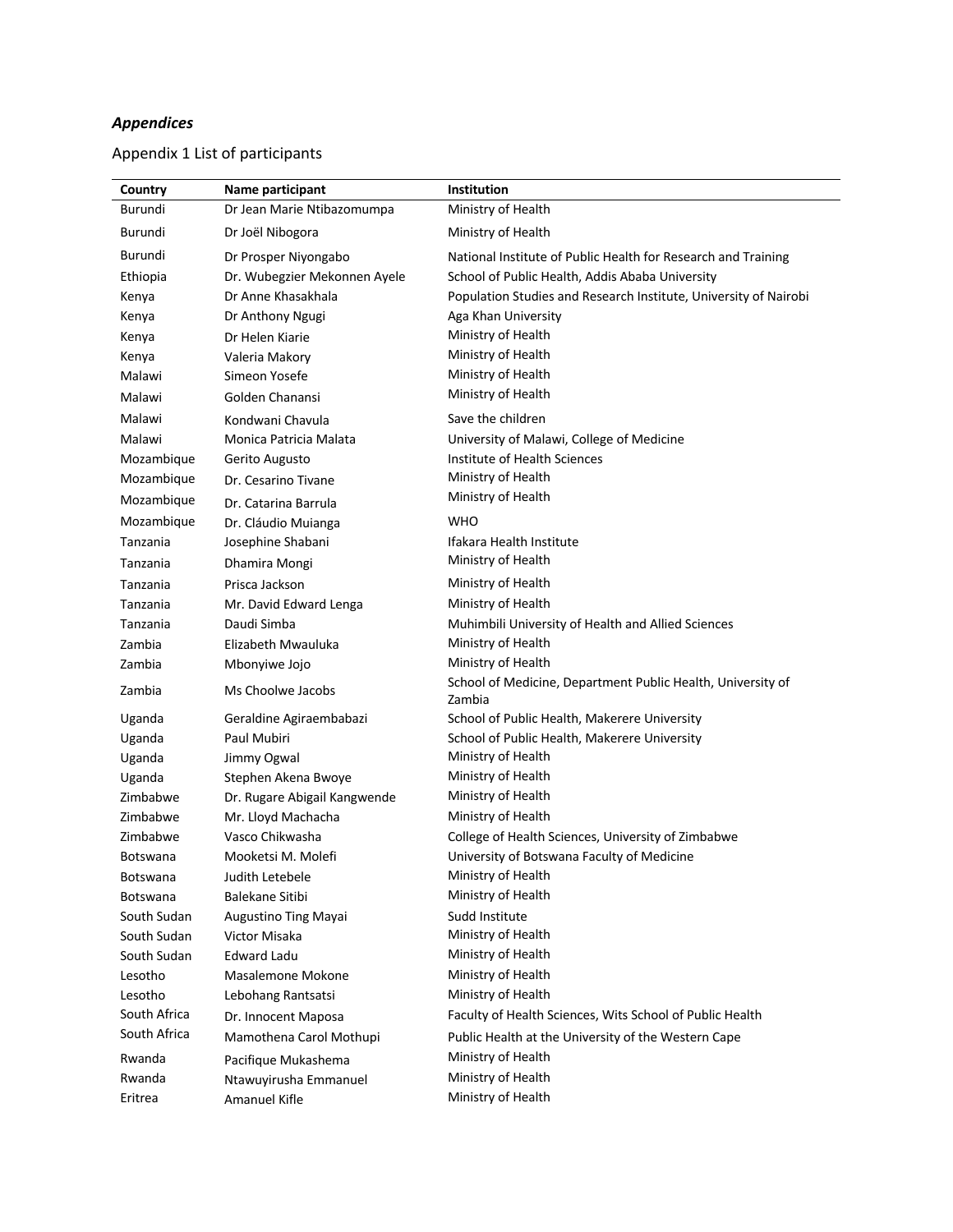| Eswatini | Mr Sibusiso Charles Mamba    | Ministry of Health                                                |
|----------|------------------------------|-------------------------------------------------------------------|
| Namibia  | Mr. Ezekiel Muyenga KAMBONGI | Ministry of Health                                                |
| Namibia  | Mr. Matheus Shiindi          | Ministry of Health                                                |
| DR Congo | Espoir Bwenge Malembaka      | Université Catholique de Bukavu Ecole Régionale de Santé Publique |
| DR Congo | Robert Banywesize            | Ministry of Health South Kivu                                     |
| Kenya    | COSMAS, Leonard              | <b>WHO</b>                                                        |

#### Appendix 2 List of facilitators

| <b>Name</b>                   | Country      | <b>Institution</b>    |
|-------------------------------|--------------|-----------------------|
| Cheikh Faye                   | Kenya        | <b>APHRC</b>          |
| Gershim Asiki                 | Kenya        | <b>APHRC</b>          |
| Martin K. Mutua               | Kenya        | <b>APHRC</b>          |
| Candy Day                     | South Africa | Health System Trust   |
| Abdoulaye Maiga               | USA          | JHU                   |
| Safia Jiwani                  | USA          | JHU                   |
| Dessalegn Melesse             | Canada       | U. Manitoba           |
| Ties Boerma                   | Canada       | U. Manitoba           |
| Tyler Porth                   | USA          | <b>UNICEF</b>         |
| Chelsea Maria TAYLOR          | Geneva       | <b>WHO</b>            |
| Elisabeth Katwan              | Geneva       | <b>WHO</b>            |
| <b>Bob Pond</b>               | USA          | <b>WHO Consultant</b> |
| Claudious Chikhozo            | Kenya        | <b>APHRC</b>          |
| Administrative and IT support |              |                       |
| Corretta Tira                 | Kenya        | <b>APHRC</b>          |
| Paul Odero                    | Kenya        | <b>APHRC</b>          |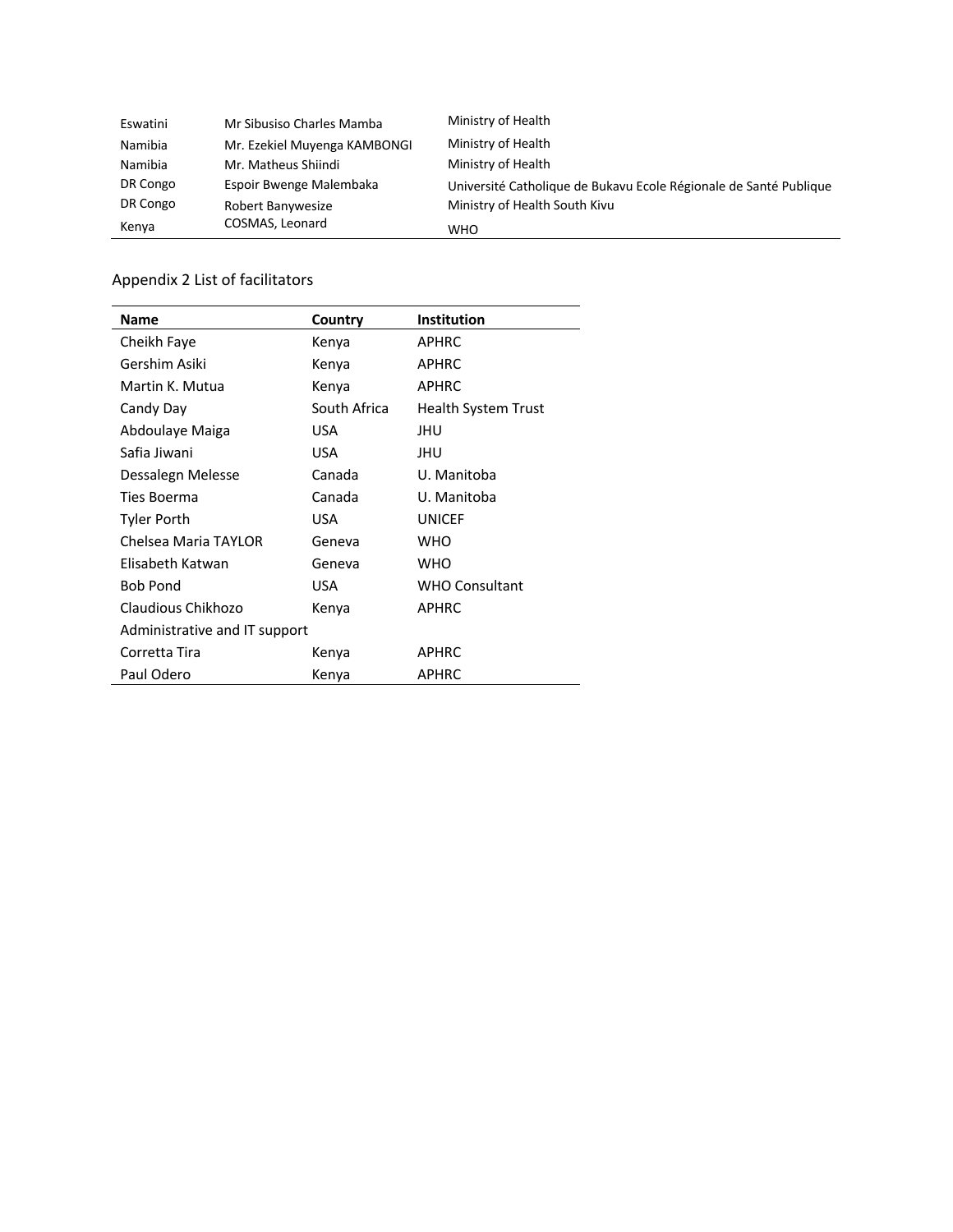## Appendix 3 Workshop agenda

| Day 1 | <b>Tuesday, 27 November</b>                                                                                                                                                                                                                                                                      | <b>Moderator:</b>                                                          |
|-------|--------------------------------------------------------------------------------------------------------------------------------------------------------------------------------------------------------------------------------------------------------------------------------------------------|----------------------------------------------------------------------------|
| 8:30  | Registration                                                                                                                                                                                                                                                                                     | <b>Cheikh Faye (APHRC)</b>                                                 |
|       |                                                                                                                                                                                                                                                                                                  |                                                                            |
| 9:00  | Session 1: Opening and General introduction of WHO DQ & analysis                                                                                                                                                                                                                                 |                                                                            |
|       | modules for health facility data analysis                                                                                                                                                                                                                                                        |                                                                            |
|       | Welcome and introductions                                                                                                                                                                                                                                                                        | Leonard Cosmas (WHO),<br>Ties Boerma (Countdown),<br>Tyler Porth (UNICEF), |
|       | Purpose and methods of the workshop                                                                                                                                                                                                                                                              | Claudious Chikozho (APHRC)<br>Ties Boerma (Countdown)                      |
|       | Survey of current practices in countries including experiences with DQ<br>modules                                                                                                                                                                                                                | Interactive polling with all<br>participants                               |
|       | WHO data standard for routine data: definitions, indicators, system of<br>modules for data quality, analysis and interpretation                                                                                                                                                                  | Bob Pond (consultant to<br>WHO)                                            |
|       | Data quality assessment and analysis within DHIS2                                                                                                                                                                                                                                                | continued                                                                  |
| 11:00 | Coffee / tea break                                                                                                                                                                                                                                                                               |                                                                            |
| 11:30 | Session 2: Health facility data quality dashboard                                                                                                                                                                                                                                                |                                                                            |
|       | Introduction of the methods and outputs                                                                                                                                                                                                                                                          | Ties Boerma                                                                |
|       | Country data analysis: spreadsheets and uploading country data<br>Adjustment for incomplete reporting<br>DQ metrics for reported events (numerators) computation<br>and presentation<br>Assessment of denominators, DQ metrics and possible<br>solutions<br>National and district level analyses | Abdoulaye Maiga<br>(Countdown - JHU)                                       |
| 13:00 | Lunch break                                                                                                                                                                                                                                                                                      |                                                                            |
| 14:00 | Exercise 1: develop data quality dashboard and graphics for national<br>and subnational levels                                                                                                                                                                                                   | Country teams                                                              |
| 15:30 | Coffee / tea break                                                                                                                                                                                                                                                                               |                                                                            |
| 16:00 | Continued                                                                                                                                                                                                                                                                                        | Country teams                                                              |
| 17:00 | Country analytical highlights (1): share best analysis and<br>communication materials from health facility data (max. 4 minute / 4<br>slides) + discussion                                                                                                                                       | Volunteer participants and<br>facilitators                                 |
| 17:30 | End day 1                                                                                                                                                                                                                                                                                        |                                                                            |

| Day 2 | <b>Wednesday, November 28</b>                                 | Moderator:<br><b>Chelsea Taylor (WHO)</b> |
|-------|---------------------------------------------------------------|-------------------------------------------|
|       | Session 2: Health facility data quality dashboard - continued |                                           |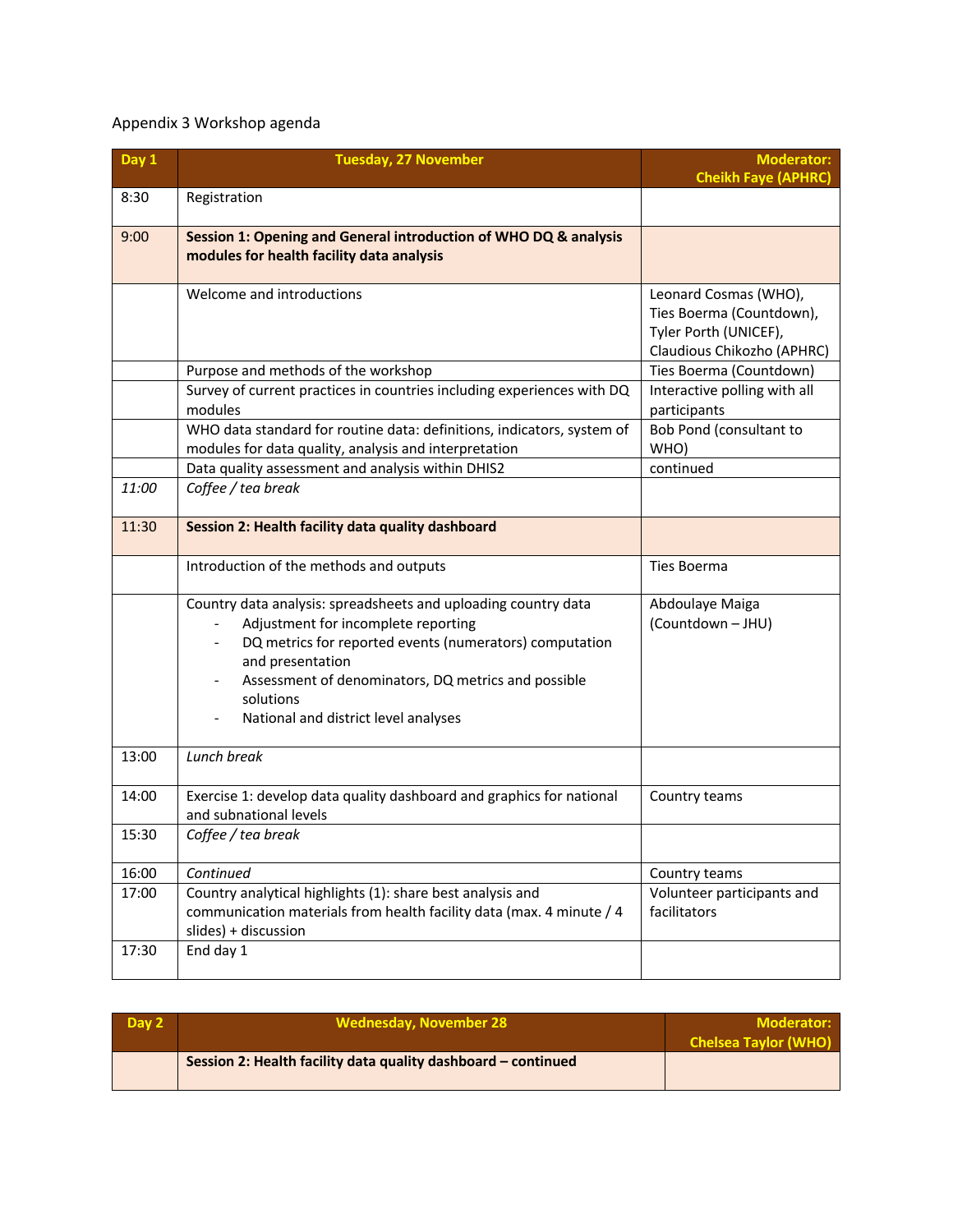| 8:30  | Introduction: development of district component of facility data quality  | Abdoulaye Maiga        |
|-------|---------------------------------------------------------------------------|------------------------|
|       | dashboard - methods, tools, outputs                                       |                        |
|       |                                                                           |                        |
| 8:45  | Exercise 1: continued develop data quality dashboard and graphics for all |                        |
|       | districts or other subnational units                                      |                        |
| 10:30 | Presentations by 2-3 countries of DQ dashboard and discussion             | Country participants   |
| 11:00 | Coffee/ tea break                                                         |                        |
| 11:30 | Session 3: Analysis and presentation of access/coverage/quality           |                        |
|       | indicators from health facility data                                      |                        |
| 11:30 | Introduction of the methods, outputs and tools                            |                        |
|       | 1: Comparative analysis, presentation and interpretation of survey and    | Tyler Porth / Chelsea  |
|       | facility-based statistics                                                 | Taylor                 |
|       | 2: Computation and presentation of populations not utilizing services     | Safia Jiwani           |
|       | 3: Computation of indexes, methods and interpretation                     | Dessalegn Melesse      |
|       | 4: Stratified analyses and presentation of district results and rankings  | Candy Day              |
|       | 5: Private sector and health facility data analysis                       | Ties Boerma            |
| 12:30 | Lunch break                                                               |                        |
| 14:00 | Exercise 2: assessment and improvement of denominators for coverage       | Country team work      |
|       | indicators; development of access - coverage - quality dashboard for      |                        |
|       | UHC; national and district levels; using facility and survey data         |                        |
| 16:00 | Coffee / tea break                                                        |                        |
| 16:30 | Continued exercise 2                                                      |                        |
| 17:00 | Country analytical highlights (2): share best analysis and communication  | Volunteer participants |
|       | materials from health facility data (4 minute / 4 slides)                 | and facilitators       |
| 17:30 | End day 2                                                                 |                        |
| 19:00 | Reception & dinner at Enashipai                                           |                        |
|       |                                                                           |                        |

| Day 3 | <b>Thursday, 29 November</b>                                                                                                                          | <b>Moderator:</b><br><b>Cheikh Faye (APHRC)</b> |
|-------|-------------------------------------------------------------------------------------------------------------------------------------------------------|-------------------------------------------------|
| 8:30  | Continuation coverage analyses and preparation poster session                                                                                         | Country teams                                   |
| 11:00 | Coffee / tea break                                                                                                                                    |                                                 |
| 11:30 | Poster assessments, Poster voting and award                                                                                                           | All                                             |
| 12:30 | Selected short country presentation on analyses and communication of<br>health facility data analyses on access / coverage / quality of interventions | Winners of the poster<br>assessment             |
| 13:00 | Lunch break                                                                                                                                           |                                                 |